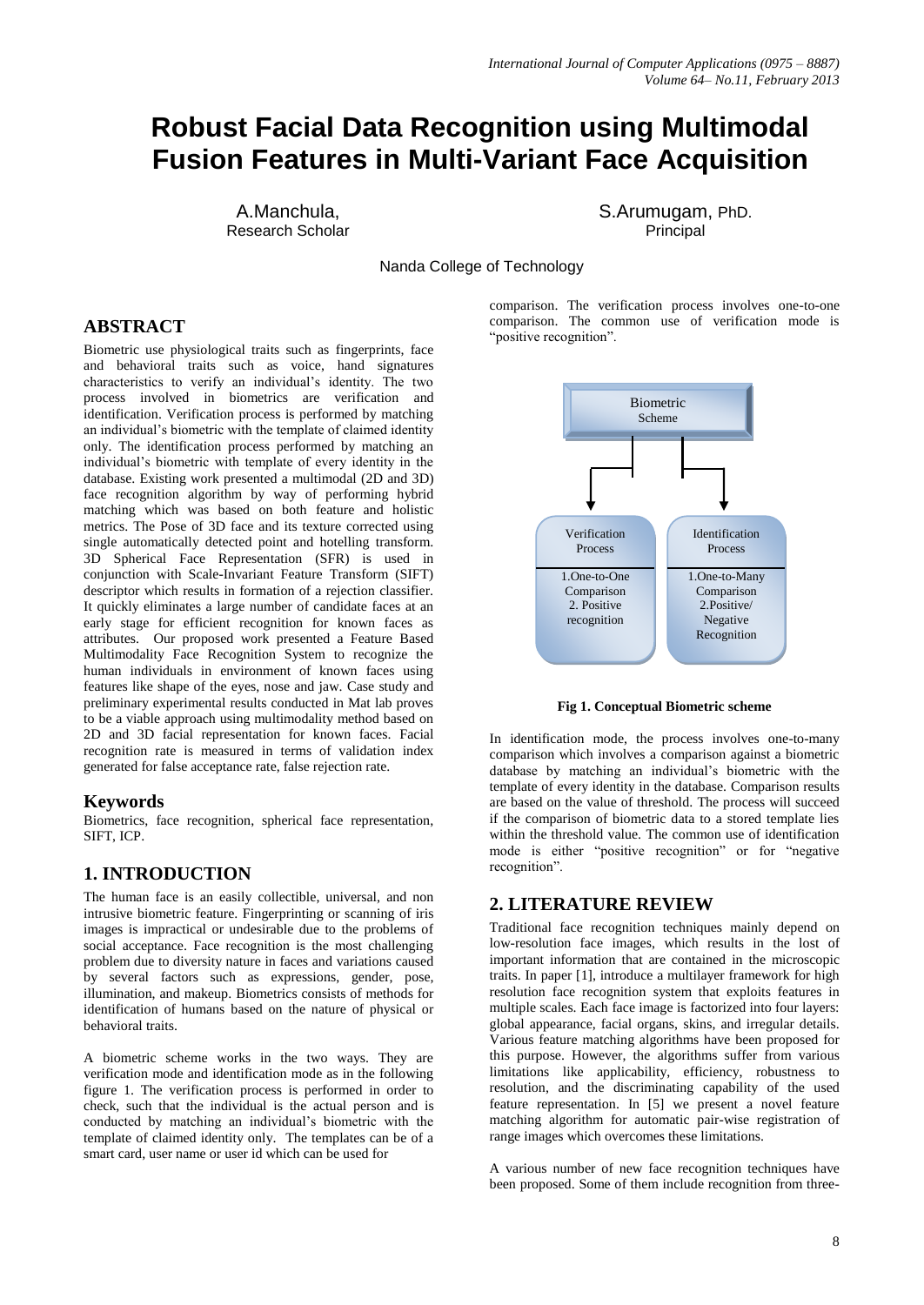dimensional (3D) scans, recognition from high resolution still images, recognition from multiple still images,

multi-modal face recognition, multi-algorithm, and preprocessing algorithms to correct for illumination and pose variations. The paper [10] discusses about Face Recognition Vendor Test (FRVT).

Current 2D face recognition systems achieve good performance in constrained environments however they face with difficulties while handling large amounts of facial variations such as head pose, lighting conditions and facial expressions. As the human face is a 3D object whose 2D projection is sensitive to the above changes, utilizing 3D facial information improves the face recognition performance. This paper [4] present with the Geometrix Face Vision3D face recognition technology, describes how shape and texture are fused. In paper [6], we present a multimodal hybrid face recognition algorithm and illustrate its performance on the FRGC v1.0 data. We use hybrid model feature-based and holistic matching for the 3D faces and a holistic matching approach on the 2D faces.

In paper [2] presents technique for extracting distinctive invariant features from images which can be used to perform matching between different views of an object. This approach has been called as Scale Invariant Feature Transform (SIFT). For image matching and recognition, SIFT features are first extracted from a set of reference images and stored in a database. A new image is matched by comparing each feature from the new image to this previous database and finding candidate matching features based on Euclidean distance of their feature vectors. The paper [2] discusses fast nearestneighbor algorithms that can perform this computation rapidly against large databases.

The performance of face recognition systems that use 2D images depends on factors such as lighting and subject's pose. This paper [3] develops a face recognition system that utilizes three-dimensional shape information to make the system more robust to arbitrary pose and lighting. For each step, a 3D face model is constructed by combining several 2.5D face scans which are captured from different views. A fully automatic 3D face recognition algorithm is presented in paper [7]. Several novelties have been included in this paper. These include automatic 3D face detection, automatic pose correction and normalization of the 3D face, a Spherical Face Representation and its use as a rejection classifier and robustness to facial expressions.

Paper [8] discusses about the multi-view correspondence algorithm which automatically establishes correspondences between the unordered 2.5D views of a free-form object by performing a one-to-many correspondence search using a 4D hash table. This result in a spanning tree of relative transformations between the unordered views used to coarsely register them in a common coordinate basis. The registration process is further refined using multi-view fine registration followed by the integration and reconstruction of the views into a seamless 3D model.

Multimodal approaches either combine 3D geometry with 2D texture or with 2D IR data. Most of these works employ small datasets and do not focus on handling facial expressions. The paper [9] focuses on large datasets by way of using wavelet analysis to extract a compact biometric signature, thus allowing us to perform rapid comparisons on either a global or a per area basis. Data normalization is applied separately on

the 2D and 3D data. And the normalized images are used for the PCA and edge-based approaches. The ICP-based approach does not require such extensive normalization. Details of the steps for normalization can be found in [11].

# **3. FEATURE BASED MULTIMODAL FACE RECOGNITION (FBMFRS)**

The work presented a multimodal (2D and 3D) face recognition algorithm and matching algorithm based on hybrid model using both feature and holistic metrics. The pose of 3D face and its texture is corrected using single automatically detected point and by using hotelling transform. Both 3D Spherical Face Representation (SFR) and Scale Invariant Feature Transform (SIFT) description are used to form a rejection classifier. SFR is compared with two existing 3D representations like spin and tensor images. In terms of computational complexity SFR outperforms both spin and tensor images for use as a rejector.

# **3.1. Spherical Face Representation and Rejection classifier (SFR)**

Spherical face Representation and rejection classifier are dependent factors. A rejection classifier is structured in such a way with SFR, that it quickly excludes a large proportion of the candidate classes with higher probability rate and quickly eliminates a large number of candidate faces at an early stage for efficient recognition of larger galleries. The effectiveness of rejection classifier is measured by following equation.

$$
Perf(\mu) = \frac{P_{a \in S}(\mu(a))}{G}
$$
........(eqn 1)

Where  $a \in S$  returns a set of class labels and G is the size of gallery. When compared to brute force matching approach our rejection classifier approach would reduce the comparison to 0.03% which proves to be a better approach. Remaining faces were verified using region-based matching approach were robust to facial expressions. As the segmented eyes, forehead and nose regions were relatively less sensitive to expressions and matches were performed separately using a novel Iterative Closest Point (ICP) algorithm. The results of all the matching engines are fused at the metric level to achieve higher accuracy. Performance evaluation is done on FRGC v2.0 benchmark data. Multimodal hybrid algorithm performed better than others by achieving 99.74 percent and 98.31 percent verification rates at a 0.001 false acceptance rate (FAR) and Identification rates of 99.02 percent and 95.37 percent for probes with a neutral and a non neutral expression

Facial recognition system identifies a person based on the feature extraction of facial components with the help of known faces. In this work, we perform face recognition system based on known faces with the help of matching algorithm. One of the methods is to perform the comparison process with the available facial dataset. Our existing work presented a multimodal (2D and 3D) face recognition algorithm and Hybrid matching algorithm based on both feature based and holistic metrics.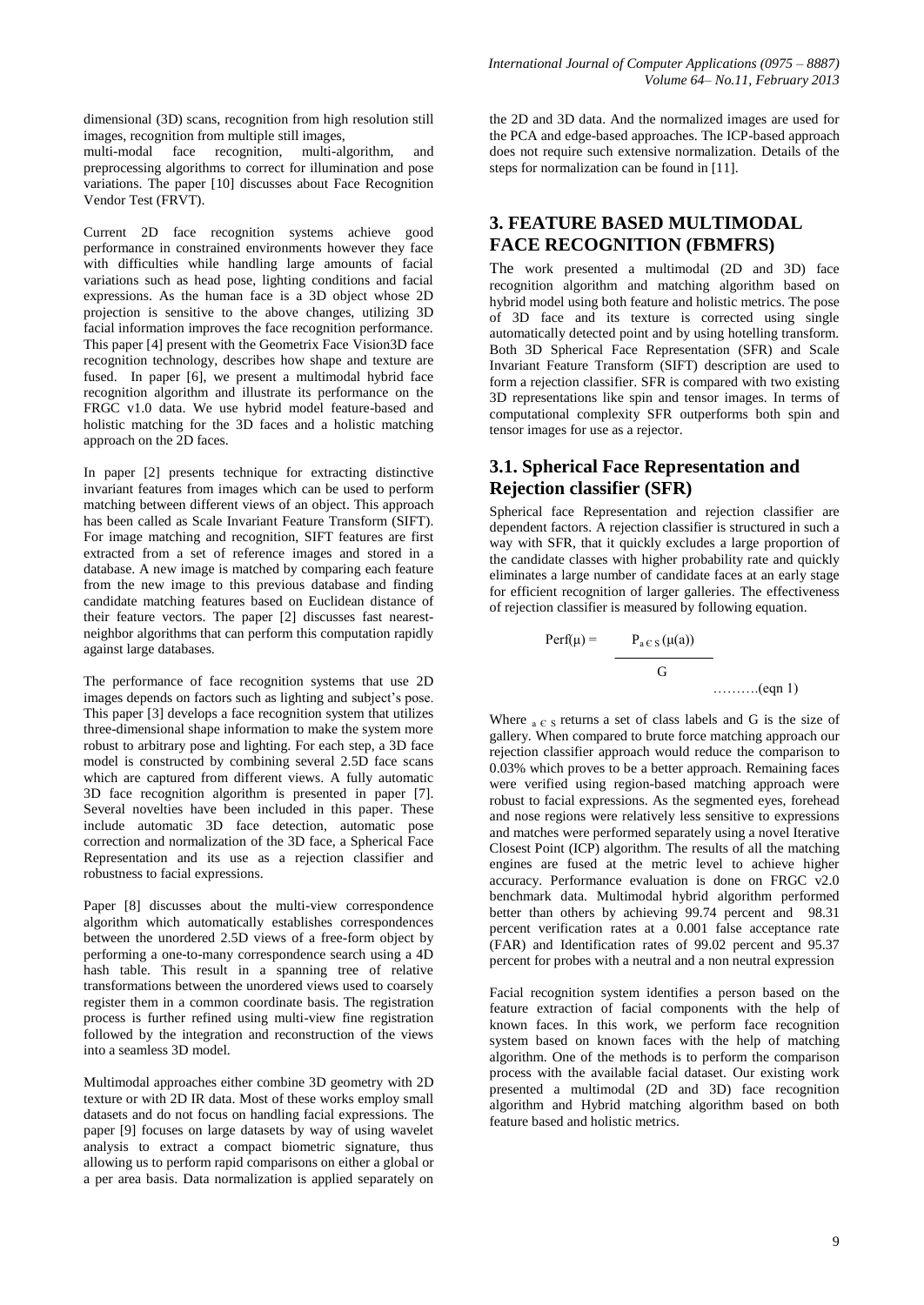# **3.2. Feature based Multimodal Face Recognition System Architecture**

The architectural diagram of our proposed work is as presented in fig2. The Feature based Multimodal Face Recognition system consists of four phases. The first phase consists of face detection.

The face is detected using feature invariant methods and template matching methods. It tries to find invariant features of a face that includes removal of unwanted pixels from the images based on the geometric value. Template matching process compares input images with stored features.

The second phase consists of feature extraction extracts relevant feature from the data which is performed using PCA technique and features like shape of the eyes, nose and jaw are selected by discarding the non relevant feature using branch and bound method that causes smallest classification error by way of minimizing the dimensionality and complexity in execution time.



#### **Fig 2. Architecture of Feature based Multimodal Face Recognition System**

The third phase consists of Face Classification that classifies the face based on the unsupervised learning by using novel kmeans clustering. The last phase involves the face recognition approach that is performed using template based approaches where the input images are compared with a set of templates stored in databases as features.

## **3.3. Feature Extracted Multimodal Face Recognition System – Algorithm**

Step 1: Scan the input image for face detection.

Step 2: Perform Face Detection using feature invariant methods by discarding angle and position.

Step 2.1: Perform template matching methods which compare input images with stored patterns of features.

Step 3: Perform Feature Extraction based on the extraction process using PCA.

Step 3.1: Features like shape of the eyes, nose and jaw are selected using branch-and-bound technique by minimizing the dimensionality and complexity.

Step 4: Face classification is performed using novel k-mean cluster of unsupervised learning approach.

Step 5: Template matching process is performed for the features using template based approaches.

# **4. EXPERIMENTAL RESULTS AND DISCUSSION**

The experimental evaluation of Efficient Multimodal 2D-3D Hybrid Approach to Automatic Face Recognition are conducted and presented herewith. The performance of SFR is compared to the spin images when used as rejection classifiers. The probes were performed with both neutral and non-neutral expression. For probes with a neutral expression, the spin images performed better whereas for probes with non-neutral expression the SFR performed better.

The results performed based on the classifier shows that SFRbased classifier proves to be more efficient than the spin image classifier. A Matlab implementation on a 2.3-GHz Pentium IV machine took 6.2 ms to construct an SFR of a probe, match it with the 455 SFRs in the gallery, and reject a subset of the gallery, whereas the spin images took 2,363 ms for the same purpose.

Our work uses False Acceptance Rate (FAR) and False Rejection Rate (FRR) are the two metrics used for measuring the performance of feature based multimodal face recognition system. The results of FAR and FRR are obtained from equation 2 and equation 3 respectively. Fig 3 shows the performance results of the False Acceptance Rate measured for both the works MFRS and FBMFRS.

FAR = Number of images accepted \* 100 Number of images tested …...(eqn FRR = No. of original images rejected \*100 No. of original images tested

3)

2)

……(eqn



**Fig 3. Performance of FAR for multimodal face recognition and feature based multimodal face recognition systems.**

From fig 3, it is noted that as the number of instances increases, the FAR for MFRS gets increased whereas the FAR for FBMFRS outperforms when compared to the existing work. The FAR rate for FBMFRS is lesser when compared to MFRS by reducing complexity.